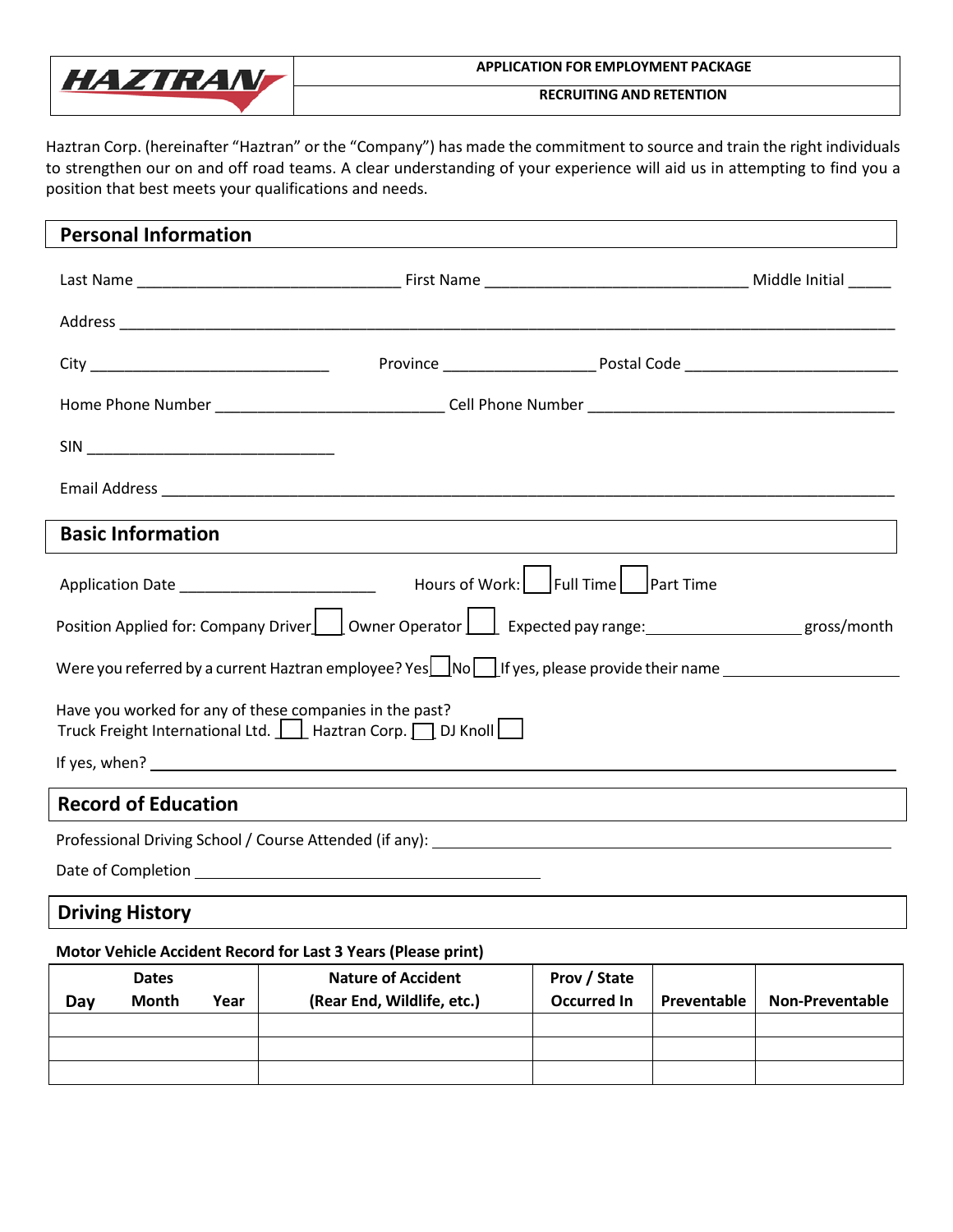

#### **APPLICATION FOR EMPLOYMENT PACKAGE**

**RECRUITING AND RETENTION**

### **Traffic Convictions (other than parking violations) for the Last 3 Years (Please print)**

| Location<br>Prov / State | Dav | <b>Dates</b><br><b>Month</b> | Year | <b>Charges</b> | Penalty<br>(fine / warning) |
|--------------------------|-----|------------------------------|------|----------------|-----------------------------|
|                          |     |                              |      |                |                             |
|                          |     |                              |      |                |                             |
|                          |     |                              |      |                |                             |

# **Driver Applicants**

| How many demerit points on your driving record? (Please include a current Driver Abstract with your application)                                                                                                                                                                                          |
|-----------------------------------------------------------------------------------------------------------------------------------------------------------------------------------------------------------------------------------------------------------------------------------------------------------|
| Are you currently able to enter the US? Yes $\Box$ Do you hold a border crossing Card (FAST card)? Yes $\Box$ No                                                                                                                                                                                          |
| Have you been convicted of a crime for which you have not yet received a pardon?<br>Yes No<br>If yes, please explain                                                                                                                                                                                      |
| Have you failed / refused any drug / alcohol test for a safety sensitive position within the last two years? Yes $\Box$ No $\Box$                                                                                                                                                                         |
|                                                                                                                                                                                                                                                                                                           |
| Have you ever been injured while at work? Yes   No   If yes, please explain type of injury sustained and the amount of<br>time missed due to injury/illness in the last 3 years<br><u> 1980 - Jan Samuel Barbara, margaret e populazion del control del control del control del control de la control</u> |
| Is there any condition/reason that may impact/limit your ability to perform the intended work? Yes $\lfloor$ No $\lfloor$<br>If yes, please explain                                                                                                                                                       |

*Our driving positions have requirements which align with the physical demands as described in HR Trucking Canada.*

## **Professional Experience**

|                                | Months | Years |                            | <b>Months Years</b> |  |
|--------------------------------|--------|-------|----------------------------|---------------------|--|
| <b>6 XL Experience</b>         |        |       | <b>End Dump</b>            |                     |  |
| <b>8 XL Experience</b>         |        |       | <b>Calcium Liquid</b>      |                     |  |
| Petroleum                      |        |       | <b>Pneumatics</b>          |                     |  |
| <b>Propane Pressure Vessel</b> |        |       | <b>Hopper Bottom</b>       |                     |  |
| NH3 Anhydrous Ammonia          |        |       | Fertilizer (Dry)           |                     |  |
| <b>Asphalt</b>                 |        |       | <b>Fertilizer (Liquid)</b> |                     |  |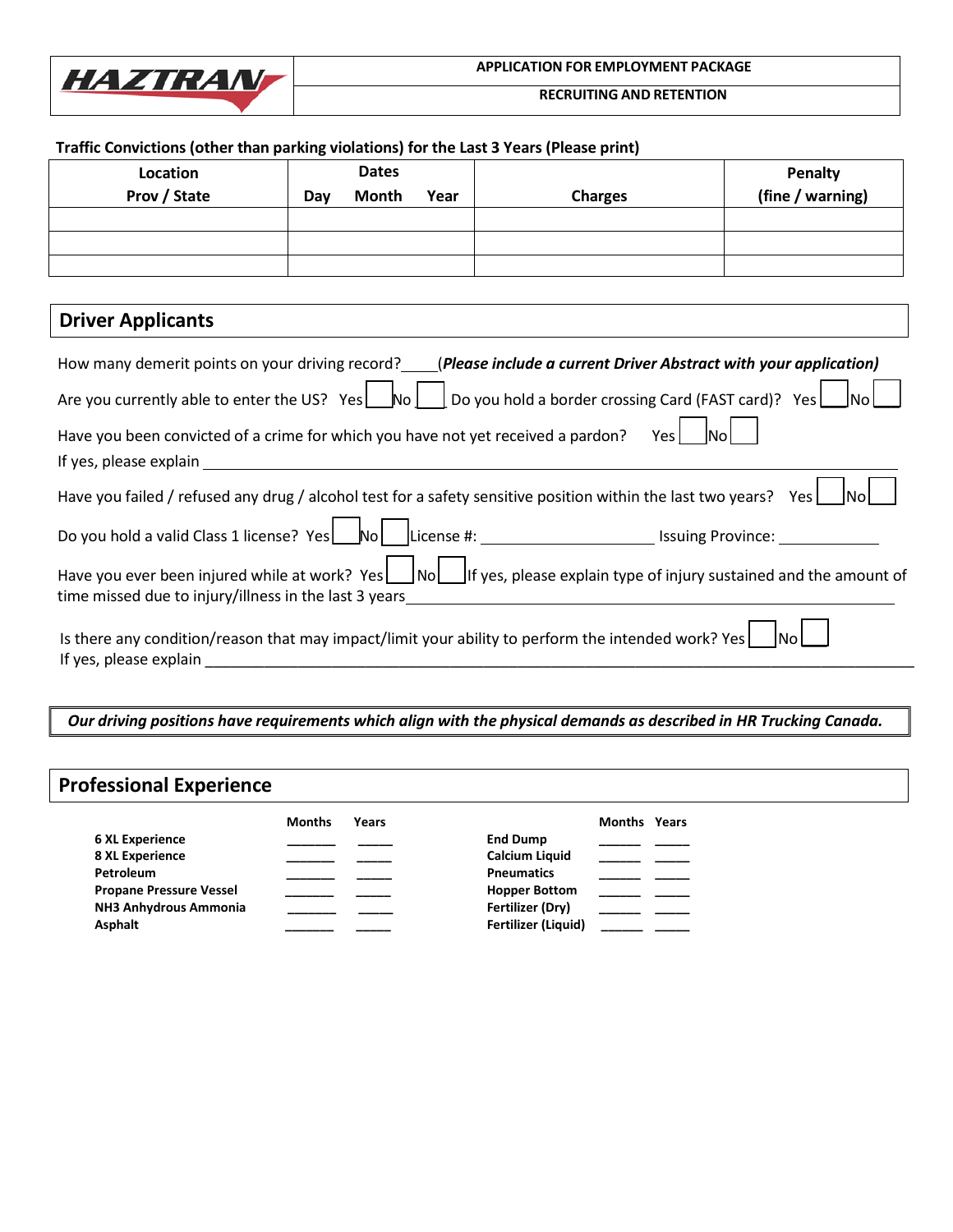

**RECRUITING AND RETENTION**

# **Employment History – for the past 5 years**

Begin with your present / current employer and work backwards in order, listing all of your employers, driving school or other training programs, periods of military service, self-employment and unemployment for the last 5 years. All time MUST be accounted for. Should more space be required please attach to application form.

|                                                                                                                                                                                                                                | Supervisors Name: Name and Supervisors Name and Supervisors Name and Supervisors Name and Supervisors of the Supervisors of the Supervisors of the Supervisors of the Supervisors of the Supervisors of the Supervisors of the |
|--------------------------------------------------------------------------------------------------------------------------------------------------------------------------------------------------------------------------------|--------------------------------------------------------------------------------------------------------------------------------------------------------------------------------------------------------------------------------|
|                                                                                                                                                                                                                                |                                                                                                                                                                                                                                |
| Avg Monthly Earnings: \$                                                                                                                                                                                                       |                                                                                                                                                                                                                                |
|                                                                                                                                                                                                                                |                                                                                                                                                                                                                                |
| Period of Unemployment (if any) Date: __________/ ________ to __________/ ________                                                                                                                                             |                                                                                                                                                                                                                                |
|                                                                                                                                                                                                                                |                                                                                                                                                                                                                                |
|                                                                                                                                                                                                                                |                                                                                                                                                                                                                                |
|                                                                                                                                                                                                                                |                                                                                                                                                                                                                                |
|                                                                                                                                                                                                                                |                                                                                                                                                                                                                                |
|                                                                                                                                                                                                                                |                                                                                                                                                                                                                                |
|                                                                                                                                                                                                                                |                                                                                                                                                                                                                                |
|                                                                                                                                                                                                                                |                                                                                                                                                                                                                                |
|                                                                                                                                                                                                                                |                                                                                                                                                                                                                                |
|                                                                                                                                                                                                                                |                                                                                                                                                                                                                                |
|                                                                                                                                                                                                                                |                                                                                                                                                                                                                                |
| Reason for Leaving: and the contract of the contract of the contract of the contract of the contract of the contract of the contract of the contract of the contract of the contract of the contract of the contract of the co |                                                                                                                                                                                                                                |
|                                                                                                                                                                                                                                | <u> 1989 - Johann John Stone, Amerikaansk politiker († 1908)</u>                                                                                                                                                               |
| Dates of Employment 1 1 to 1                                                                                                                                                                                                   |                                                                                                                                                                                                                                |
| <b>Employer:</b> Employer:                                                                                                                                                                                                     | Supervisors Name: Name and Supervisors Name and Supervisors Name and Supervisors Name and Supervisors of the S                                                                                                                 |
| Address:<br><u> 1980 - Johann Barn, mars ann an t-Amhain Aonaich an t-Aonaich an t-Aonaich ann an t-Aonaich ann an t-Aonaich</u>                                                                                               |                                                                                                                                                                                                                                |
|                                                                                                                                                                                                                                |                                                                                                                                                                                                                                |
|                                                                                                                                                                                                                                |                                                                                                                                                                                                                                |
|                                                                                                                                                                                                                                |                                                                                                                                                                                                                                |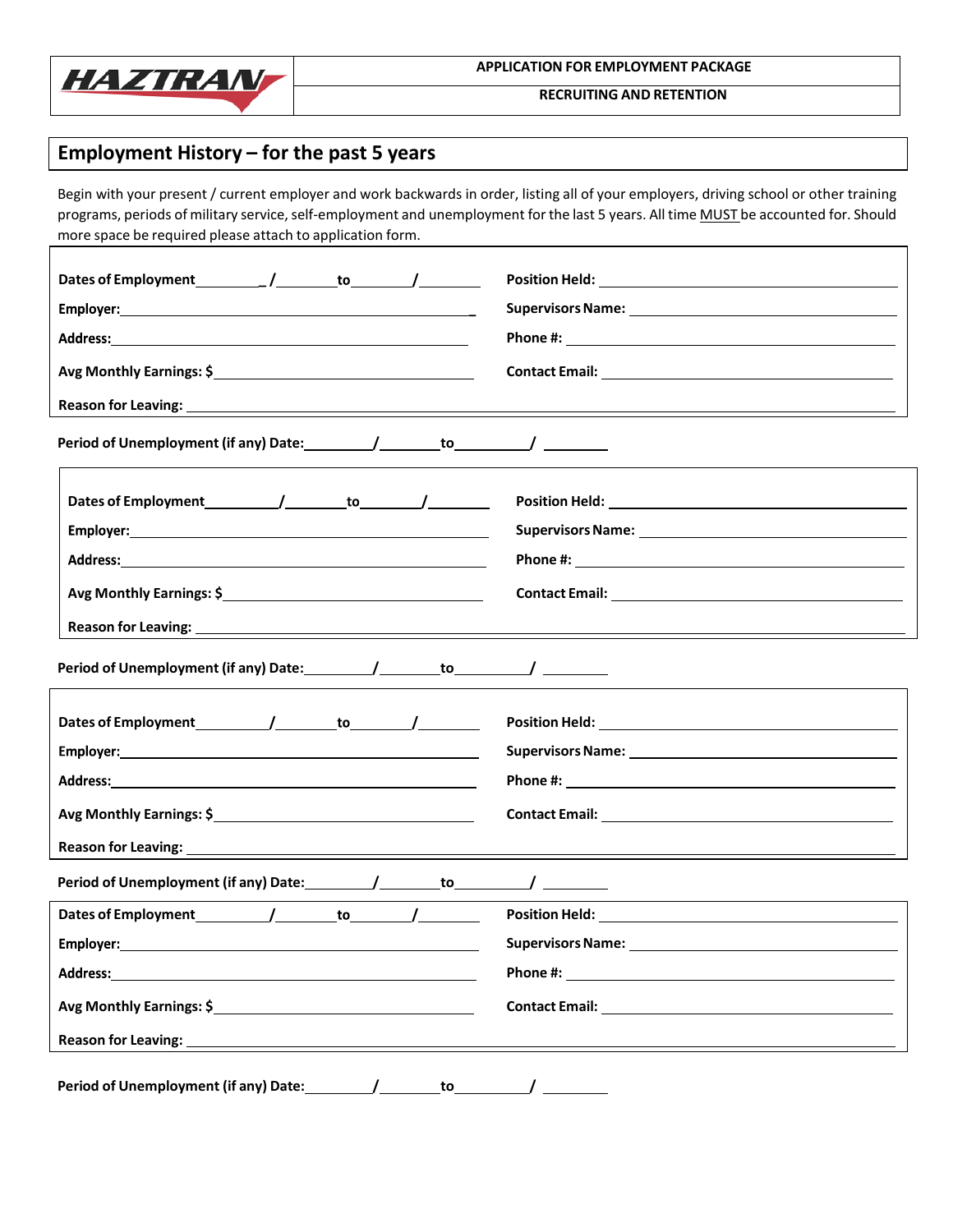

**RECRUITING AND RETENTION**

#### **Acknowledgement**

It is agreed and understood that the answers to the foregoing questions are true and correct, and that any misrepresentation of information given above shall be considered an act of dishonesty.

The applicant agrees to work according to all safety regulations, policies and procedures as required by the Company or regulatory authority having jurisdiction for the worksite and agrees that failure to do so may result in disciplinary action up to termination of employment for just cause. The applicant further agrees that in the event of a safety incident involving the applicant, and in other circumstances in accordance with the Company's Fitness for Duty Policy, the Company may request a drug and alcohol test, all in accordance with the Company's Fitness for Duty Policy.

It is agreed and understood that the employer, or their agents, may investigate the applicants background to ascertain any and all information of concern to applicant's record, whether same is of record or not, and applicant releases employers and persons named herein from all liability of any damages on account to their furnishing such information.

The applicant agrees to furnish such additional information and complete such examinations as may be required to complete his / her employment file. It is agreed and understood that this application for employment in no way obligates the employer to employ the applicant. It is agreed and understood that if hired, the employee may be on a probationary period during which time he/she may be discharged without notice or recourse.

#### **Applicant Signature: Date:**

#### **Consent to Disclose**

#### **Employment History**

I, declare that the information presented above, on my resume, and application form, and information provided verbally by me to Haztran is complete and accurate. I understand that a false statement provides grounds to disqualify me from employment and/or give the Company just cause for my dismissal if I am employed by it.

I understand that a condition of employment with Haztran is the completion of a background check, which will include the following:

- a) Verification of my employment background and history from any source and of all data provided on my resume and / or application.
- b) A check of criminal records for which a pardon has not been granted, and conditional and absolute discharges, which have not been removed from the Canadian Police Information Center system in accordance with the Criminal Records Act.
- c) Driver record check for applicants applying for a position requiring a valid driver's license.

A criminal conviction will not necessarily disqualify a candidate and only convictions relevant to the position applied for will be considered. I consent to the above information arising from the background check being collected for the purpose of conducting pre-employment due-diligence screening or where I am or have been employed, for the purpose of determining my suitability to perform security sensitive services. I understand that the Company will use the results of the background check for the purpose of conducting pre-employment due-diligence screening or where I am or have been employed, of screening my suitability to perform security sensitive services.

Where this information is being collected for the purpose of conducting pre-employment due-diligence screening, and if I am hired, I consent to the information being transferred to my employee file for the purpose of the employment relationship. If I am already employed by the Company, I consent to the information being transferred to my employee file for the purpose of the employment relationship.

I agree that the Company may periodically update the background check and I agree that I shall immediately inform the Company of any conviction for a criminal offense arising subsequently to completion of the initial background check. I hereby authorize the holder(s) of the information relating to the background check, including any updates thereof as provided in the previous statements, to disclose this information to the Company and its authorized employees and/or authorized agents, subcontractors or suppliers, and to any of the Company's clients.